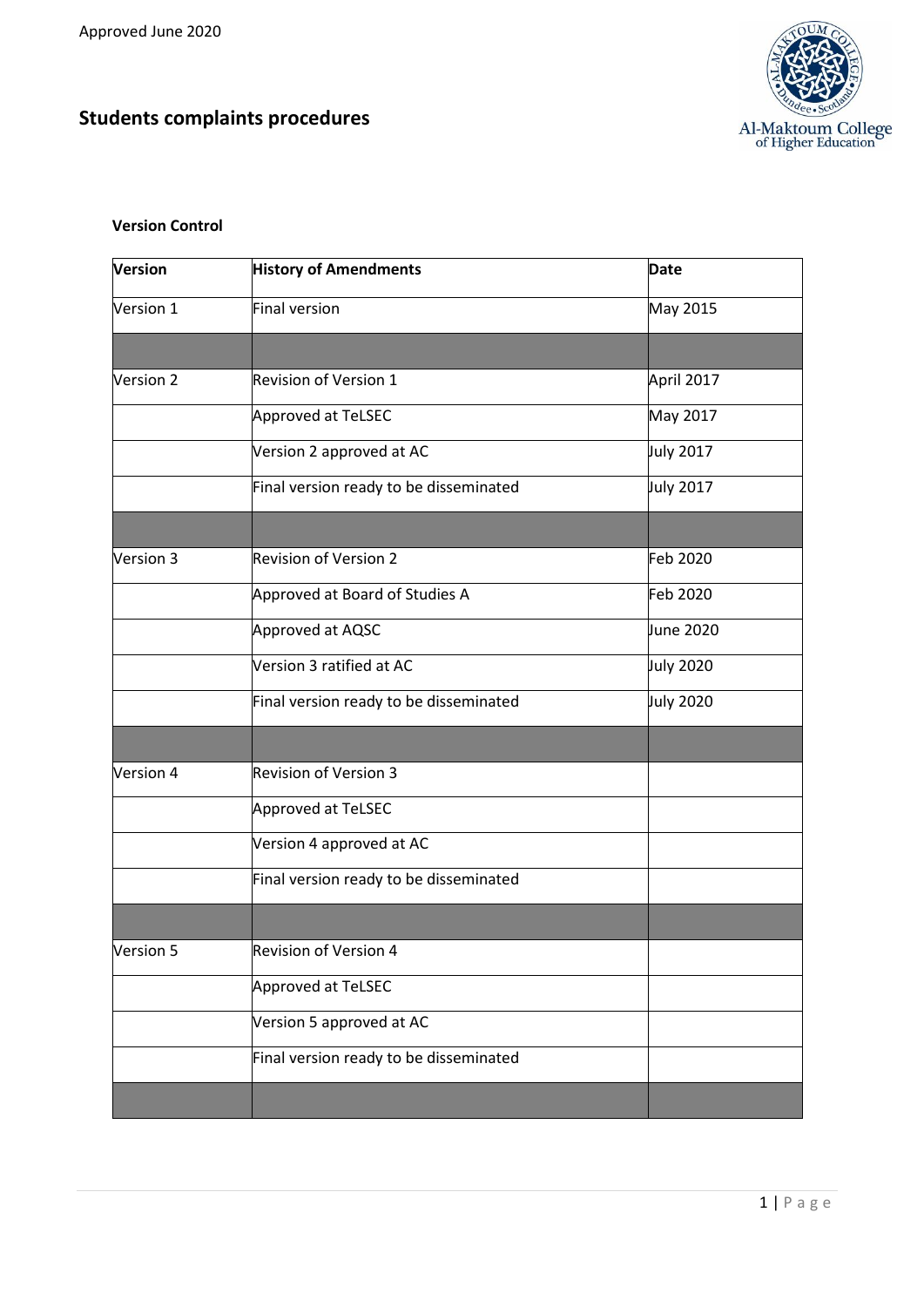### **Scottish Qualifications Authority (SQA)**

Please note that for the above-mentioned programmes, 'appeal' is to be distinguished from 'complaint'. Appeal concerns the procedures which are taken in order to check, on request, the accuracy of an academic decisions on procedural, rather than substantive, grounds. Complaint concerns any formal display of dissatisfaction in respect of how matters are run or administered within the college that affect the quality and the standard of the services provided by the College to students which may include any student dissatisfaction in respect of learning experiences and opportunities.

# **1. Introduction**

- 1.1 We aim to offer students the best possible educational experience and opportunity while at the College and seek to improve continuously the quality of the services we provide. We hope students never need to complain. However, should students encounter an academic problem and have reason to make complaints to the College; this procedure provides general information about how to make your complaint and who to approach if you should decide to complain. It should be used as a starting point and act as a sign-post to more detailed information about successfully resolving problems while studying at Al-Maktoum College of Higher Education.
- 1.2 The College values any feedback, including complaints, as this helps to inform quality improvements.
- 1.3 The object of this procedure is to ensure that complaints made by students are treated seriously and, if found to be valid, are acted upon quickly, simply and fairly at the earliest possible stage to ensure that the students' interests are protected as far as it is possible for the College to do so.
- 1.4 The College will deal courteously and promptly with student Complaints at all times. The procedure applies to all registered students of the Al-Maktoum College of Higher Education in conjunction with SQA. Alternative provisions will be made if the student is at a distance from the campus.
- 1.5 Anonymous complaints will be considered, however further action will depend on the volume and reliance of the information given, the nature of the complaint, and the practicalities of progressing it further.
- 1.6 The internal regulations of the College and their associated policies and guidance will be operated in accordance with its Equal Opportunities policy. Complaints will be handled with an appropriate level of confidentiality. There is an expectation that students and staff members will treat both the complaints processes and each other with respect.
- 1.7 Students will not be treated less favourably by the College or suffer any disadvantage if s/he makes a complaint in a good faith, regardless of the result.
- 1.8 Any member of staff mentioned in a complaint will not be treated less favourably by the College if the complaint had not been brought. If, however, the complaint against a member of staff is upheld, that member may be subject to disciplinary proceedings under College's policy for staff.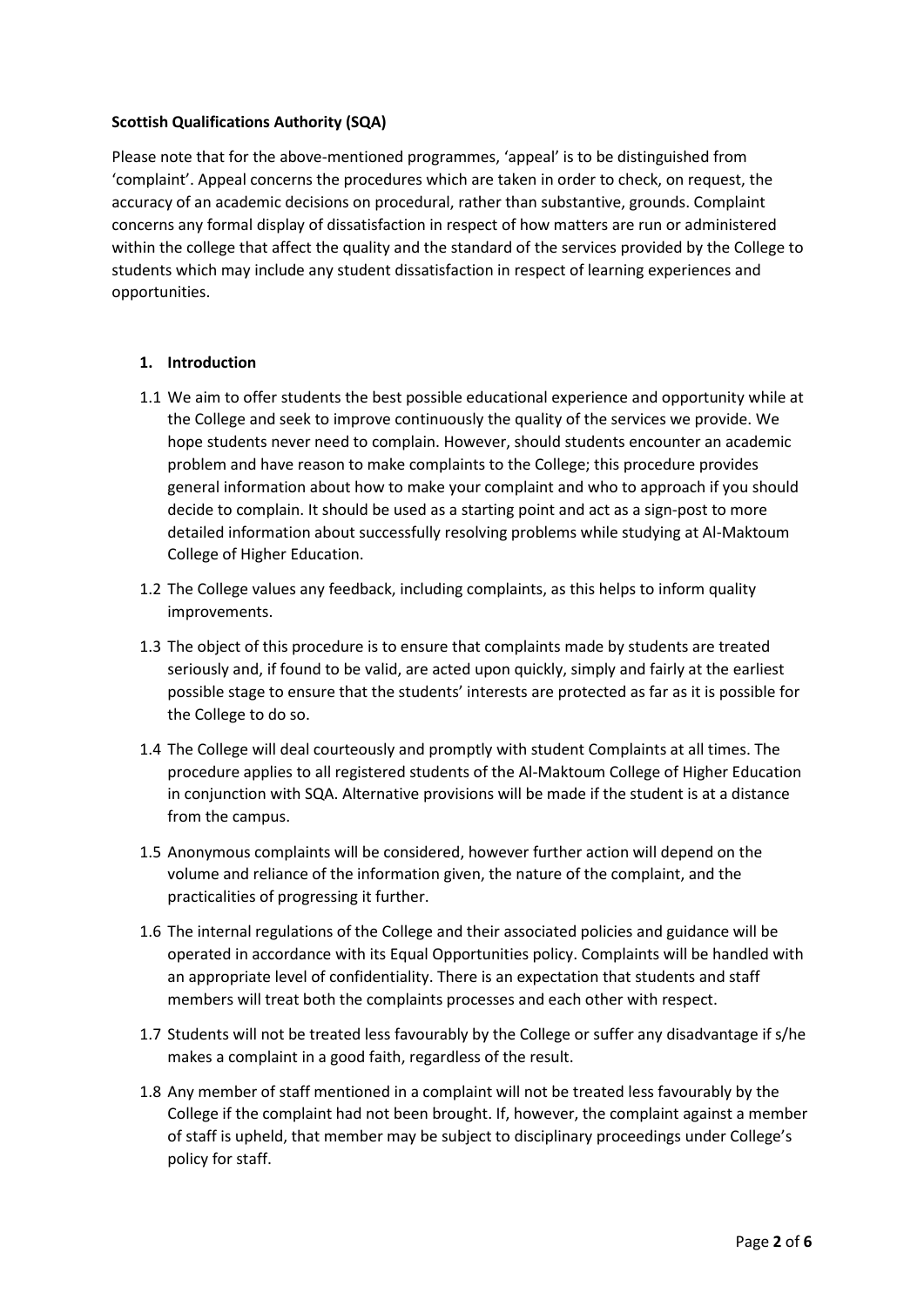- 1.9 Investigations will be conducted by a member of staff who is independent of the situation, and will be confidential.
- 1.10 Complaints will be dealt with in a timely fashion. Those involved in investigating the complaint will establish appropriate timescales based on its nature and complexity. These timescales should be communicated to the student and the student kept informed of any changes.
- 1.11 Matters of academic judgement cannot be complained. Robust mechanisms exist within the College to ensure that marking standards are fair and appropriate. If students wish to challenge assessment decisions, the College's appeals procedure should be used. The College defines "academic judgement" as the professional and scholarly knowledge and expertise which members of staff draw upon in reaching an academic decision. You cannot submit a complaint simply because you believe you should have been awarded a better mark.
- 1.12 If further independent advice and support is needed, students/staff may seek advice from Citizens Advice Scotland or from SQA.

# **2. Complaints Procedure stages**

### **Stage 1: Informal stage**

We aim to ensure that complaints made by students are treated seriously and, if found to be valid, are acted upon quickly, simply and fairly at the earliest possible stage to ensure that the students' interests are protected as far as it is possible for the College to do so. The College will deal courteously and promptly with student Complaints at all times.

- Students wishing to make a complaint should normally try to resolve this informally with the member of staff concerned.
- Or students may raise the complaint informally with Student Administrator, Unit Coordinator or Programme Co-ordinator.
- If the student feels unable to raise the issue directly with any of these individuals, then they can arrange to speak to one of the officers of the Al-Maktoum College Student Society who can provide the student with impartial advice.
	- $\circ$  These officers may also represent the student should s/he choose to make a formal complaint.
	- $\circ$  The College will accept complaints brought by third parties, as long as the individual affected has given their personal consent under the requirements of the Data Protection Act. This usually means that the individual affected must give clear written authority for the third party to act on their behalf.

Staff will be informed if a complaint has been made against them/their work, and be given full details of this. Appropriate support will be made available to any member of staff who is involved in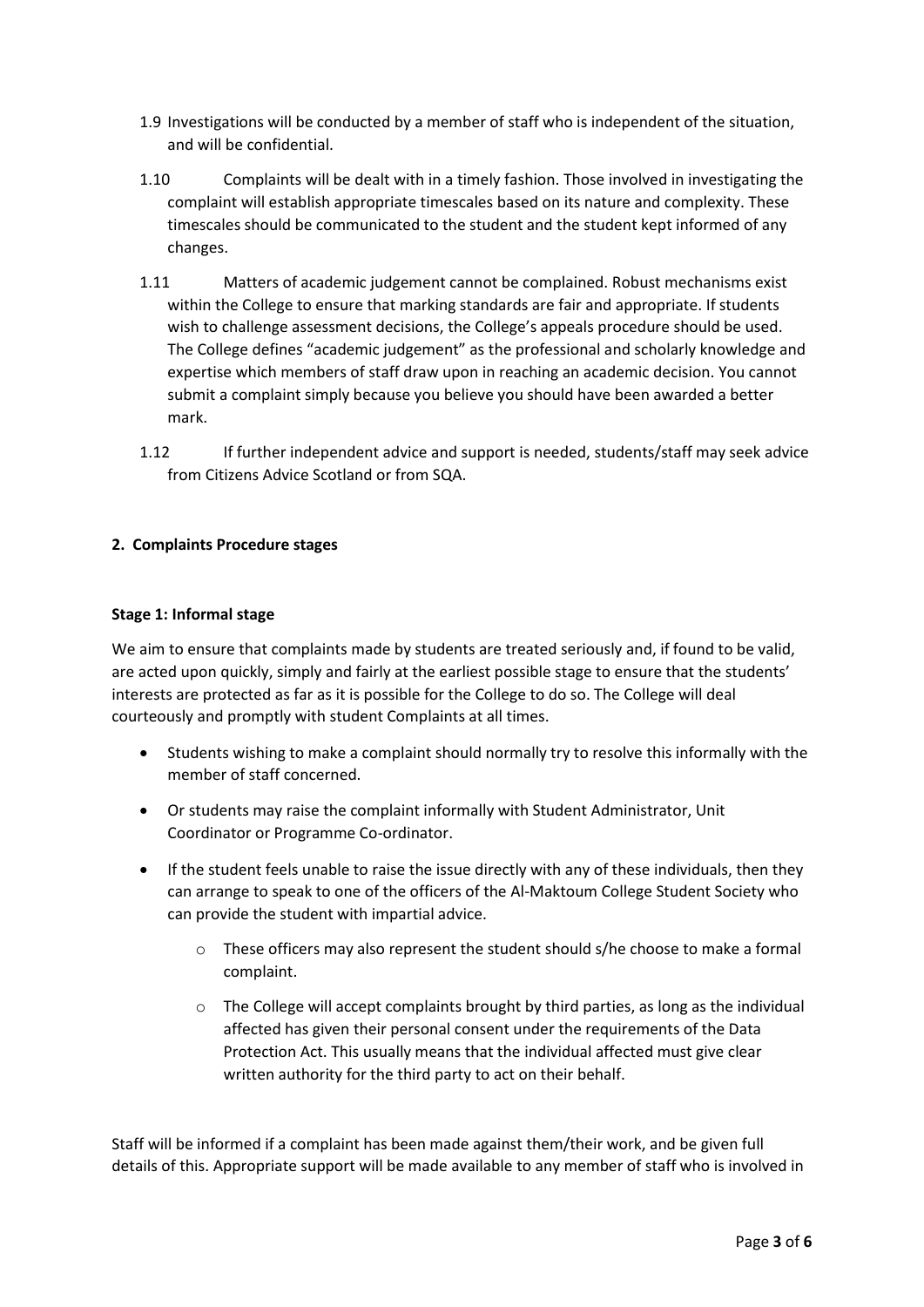the complaint. Such support may come from a line manager, colleague, or Human Resources and will be determined in relation to the nature of the complaint.

It is anticipated that the vast majority of complaints should be resolved at this stage. Where possible, the investigation should be completed within 5 working days.

# **Stage 2: First Formal stage**

If a student's complaint cannot be resolved informally, then it must be made:

- in writing formally to the SQA Coordinator, conveying the nature of the complaint within 5 working days of being unable to resolve the matter informally. Where possible, the student should also indicate the remedy sought.
- Complaints must be signed by the student(s) concerned and will not be accepted if signed by a third party unless, for example, a student has asked a Student Society officer to represent them.
- A meeting will be arranged with the student within 10 working days to discuss the matter and attempt to resolve it.
- At such a meeting the student may be accompanied by a friend or other adviser, who may include the President of the Al-Maktoum College Student Society or his/her nominee.
- A copy of the proceedings of the meeting will be sent to the student who has submitted the complaint (via the e-mail and the post).
- The SQA Coordinator may ask for help from one or two members of staff at this stage.
- The outcome of this meeting will be provided in writing within 3 working days.

### **Stage 3: Second Formal stage**

If the student remains dissatisfied with the outcome of the complaint, then s/he should state this:

- In writing to the Principal's Office and ask for a meeting with the Principal.
- A meeting will be arranged with the student within 6 working days to discuss the matter and attempt to resolve it.
- At such a meeting the student may be accompanied by a friend or other adviser. This may include the President of the Al-Maktoum College Student Society or his/her nominee.
- A copy of the proceedings of the meeting will be sent to the student who has submitted the Complaint (via the e-mail and the post). The Principal may ask for help from the Registrar or a member of the academic staff at this stage.
- The outcome of this meeting will be provided in writing within 3 working days.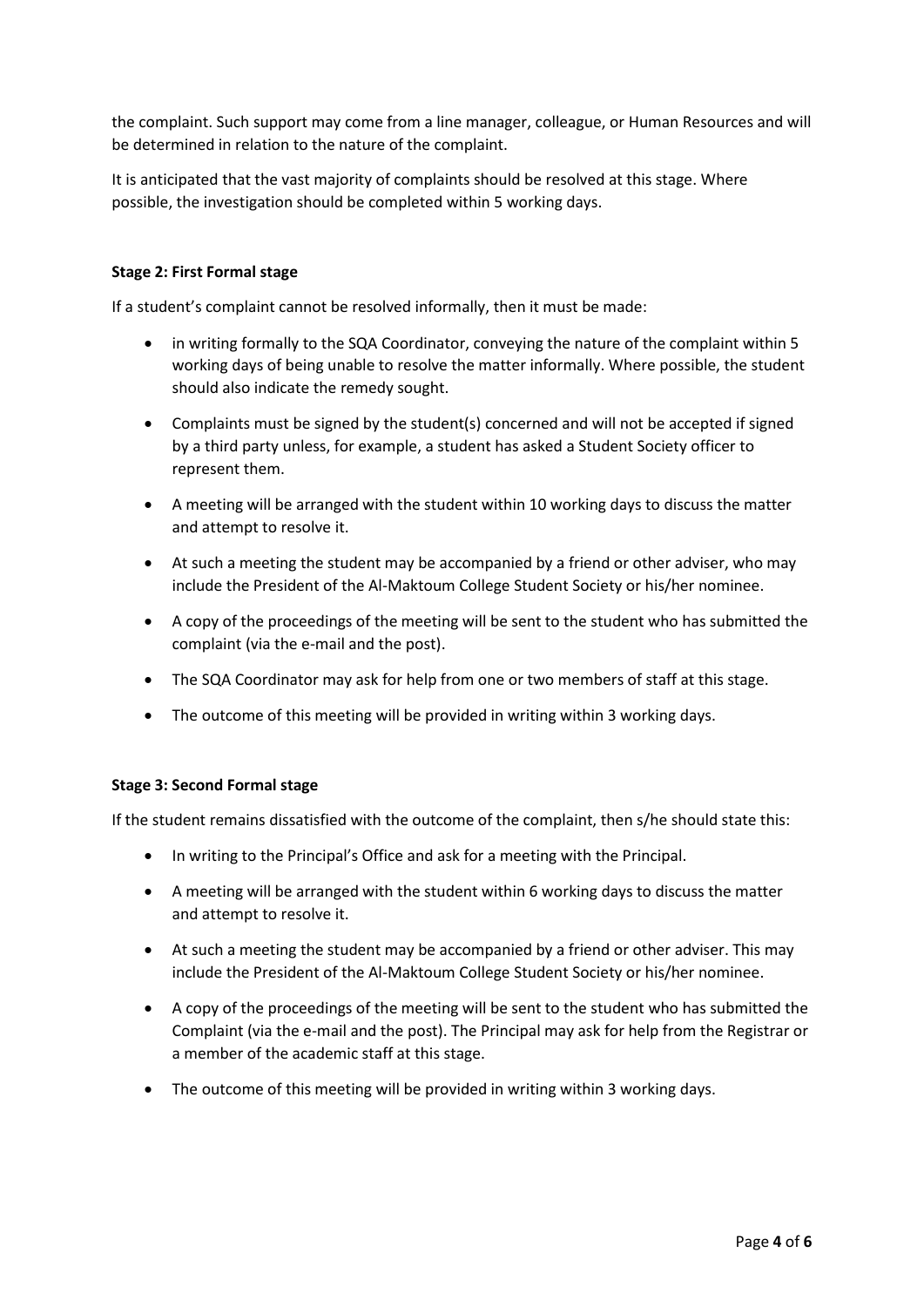# **Stage 4: Third Formal stage**

If the student still remains dissatisfied with the outcome of the complaint then s/he should:

- Write to the Principal's Office requesting that it be referred to the Academic Council.
- The Council will normally establish a sub-group of members who will meet with the student to hear the complaint.
- At such a meeting the student may be accompanied by a friend or other adviser. This may include the President of the Al-Maktoum College Student Society or his/her nominee.
- This will normally be the final stage of the complaints procedure.

### **4. Issues affecting a number of students**

Where the complaint is shared by several students then the matter should be raised collectively as a group and the procedures followed as outlined above.

- If the students are submitting a letter under one of the formal stages of the procedure, then the letter should be signed by all of the complainants.
- At any meeting which takes place to discuss the complaint, the group may select up to three of its members as spokesperson(s) to represent them in the discussions. The selection must be communicated in writing with the College by all members of the group.
- Where the College receives a number of individual complaints from students which we feel would be better dealt with collectively, we may decide to consider those complaints on a collective basis and will inform the students accordingly.
- The outcome of the complaint will be communicated to all members of the group.

### **5. Timescales and outcomes**

It is expected that any complaint should be submitted within sensible time limit. If there is any unreasonable delay in submitting a complaint, the College will seek to establish the grounds for such a delay, and act accordingly.

- We will acknowledge receipt of complaints and will normally arrange to meet with the student/s concerned within 10 working days of the date of receipt.
- Where this is not possible, for example where the College has to carry out further investigations or gather additional evidence, we will ensure that the student is kept aware of the current position and of when a meeting is likely to take place.
- Students will be notified of the outcome of the complaint in writing at the end of each Formal Stage.
- After each formal stage, we normally aim to respond within 3 working days of having met the student/s.